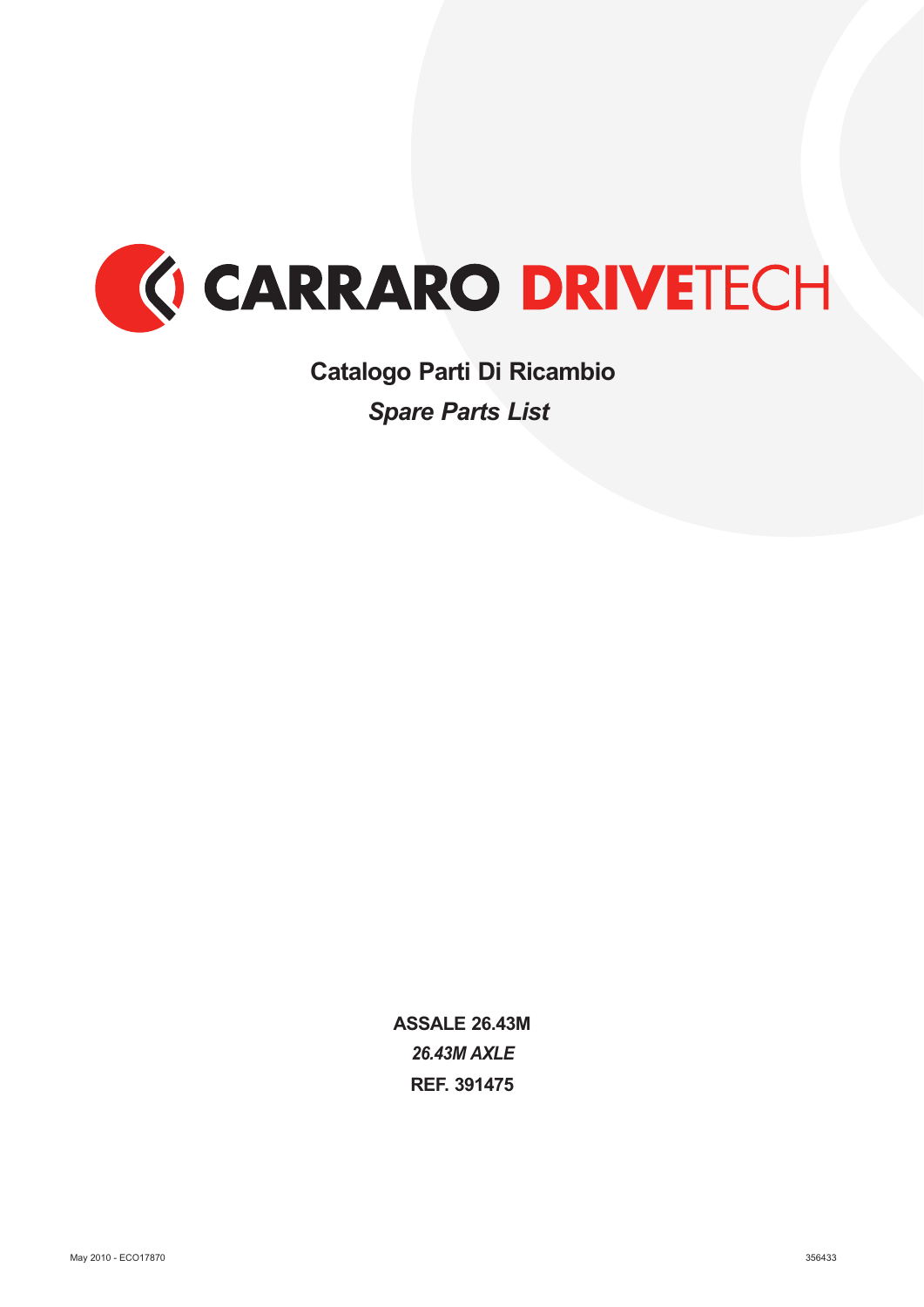- 1.0.0 *Axle housing*  Corpo assale
- 2.0.0 Calotte e cilindro di sterzo *Swivel housings and steering cylinder*
- 3.0.0 Coppia conica *Bevel gear set*
- 4.0.0 Differenziale *Differential*
- 5.0.0 Bloccaggio differenziale *Differential locking*
- 6.0.0 Doppio giunto *Double U-joint*
- 7.0.0 Freni *Brakes*
- 8.0.0 Mozzo ruota *Wheel hub*
- 9.0.0 Riduzione epicicloidale *Final reduction*
- 10.0.0 Pinza freno *Brake caliper*

**Il presente catalogo è valido a partire dal N° di matricola 101.** *This catalogue is valid from serial number 101.*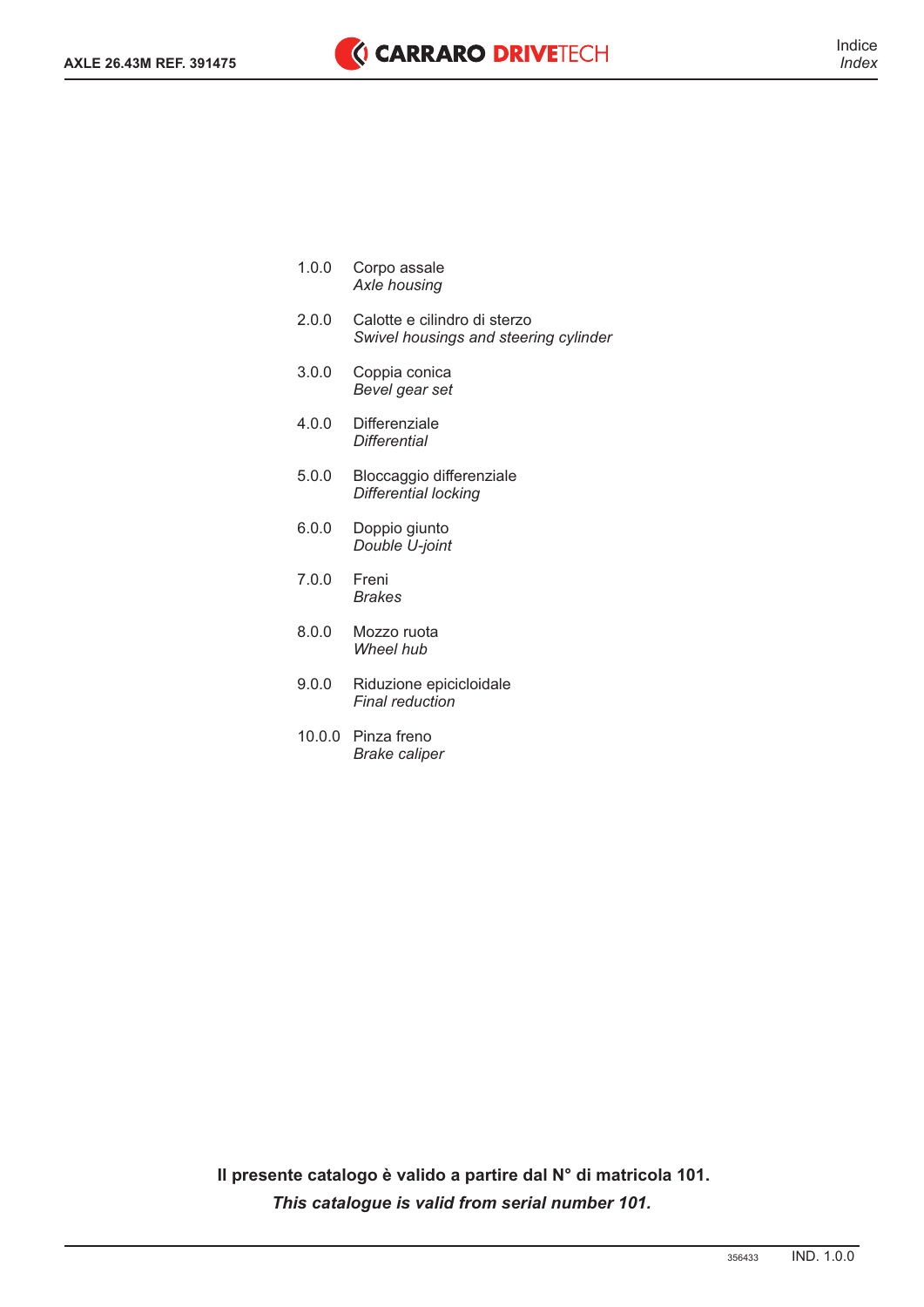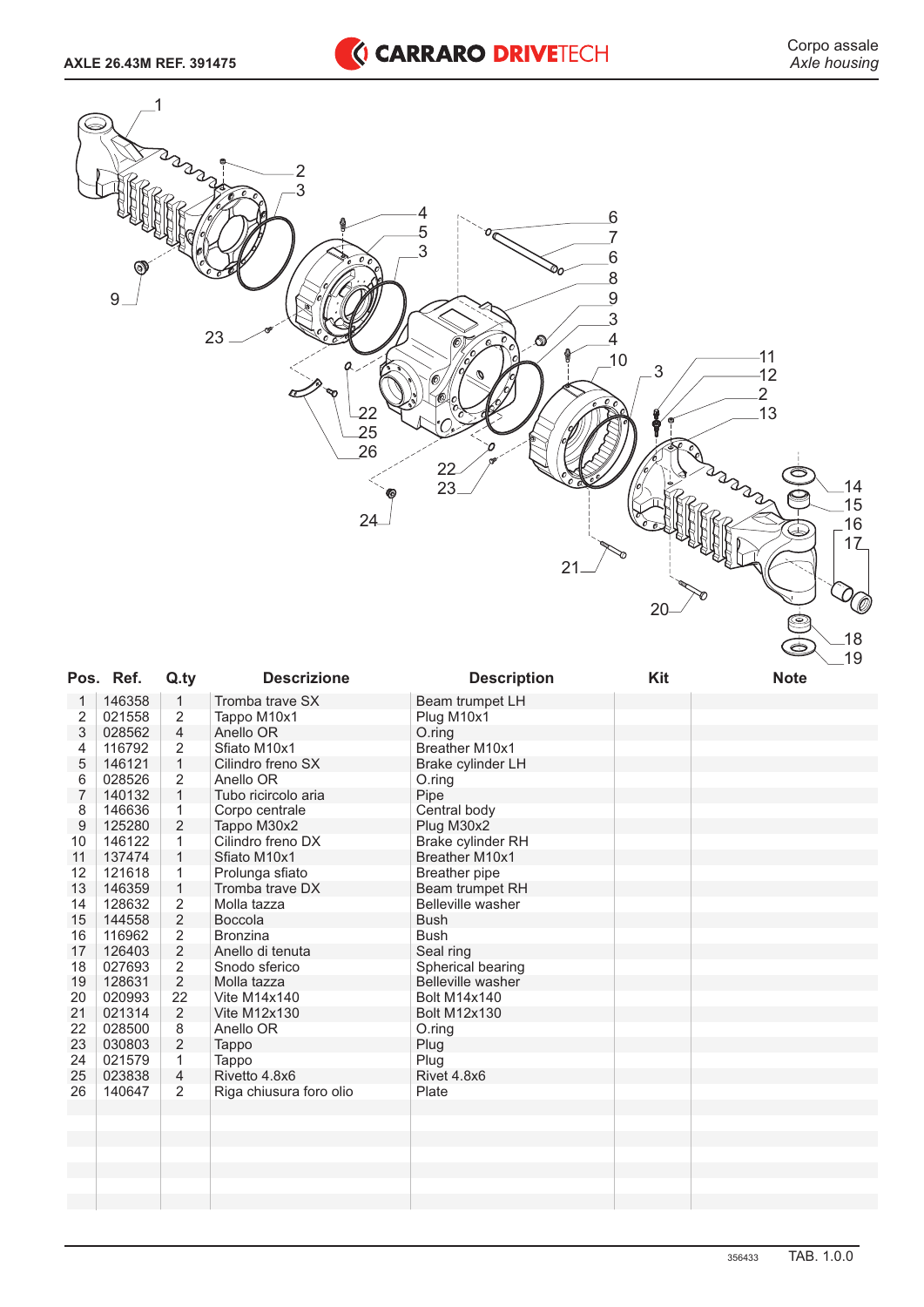

| 146134<br>$\overline{2}$<br>Asta guida<br>Steering arm assy<br>1<br>$\overline{2}$<br>2<br>351504<br>146134<br>Snodo sferico<br><b>Ball joint</b><br>$\overline{c}$<br>3<br>070787<br>Nut M24x1.5<br>146134<br>Dado M24x1.5<br>2<br>352360<br>146134<br>4<br>Tirante<br>Tie rod<br>5<br>$\mathbf{1}$<br>643143<br>Steering cylinder<br>Martinetto<br>6<br>146962<br>$\mathbf{1}$<br>Calotta SX<br>Swivel housing LH<br>$\overline{7}$<br>$\overline{2}$<br>022446<br>Nut M24x1.5<br>Dado M24x1.5<br>8<br>135573<br>2<br>Vite M22X55<br><b>Bolt M22X55</b><br>$\overline{2}$<br>9<br>137717<br><b>Bussola</b><br><b>Bush</b><br>$\overline{2}$<br>119906<br>Bolt M14x65<br>10<br>Vite M14x65<br>$\overline{2}$<br>370815<br>11<br>Seal ring<br>Anello di tenuta<br>$\overline{2}$<br>12<br>125161<br><b>Bush</b><br><b>Bronzina</b><br>$\mathbf{1}$<br>13<br>Rod<br>049345<br>Stelo<br>643143<br>$\overline{2}$<br>Testata martinetto<br>14<br>049077<br>Cylinder head<br>643143<br>$\mathbf{1}$<br>15<br>049344<br>Kit guarnizioni<br>Seal kit<br>643143<br>16<br>124748<br>4<br><b>Vite M16X100</b><br><b>Bolt M16x100</b><br>022129<br>$\overline{4}$<br>17<br>Dado M16<br>Nut M16<br>18<br>149034<br>4<br><b>Bussola</b><br><b>Bush</b><br>19<br>126923<br>16<br>Vite M16x38<br>Bolt M16x38<br>024210<br>20<br>4<br>Ingrassatore M6x1<br>Greaser nipple M6x1<br>$\overline{2}$<br>21<br>130632<br>Perno snodo<br>King pin<br>22<br>146961<br>$\mathbf{1}$<br>Swivel housing RH<br>Calotta DX<br>2<br>23<br>130631<br>King pin<br>Perno snodo<br>24<br>374296<br>$\mathbf{1}$<br>Sensore<br>Sensor<br>2<br>25<br>028352<br>Fascetta<br>Clamp | Pos. Ref. | Q.ty | <b>Descrizione</b> | <b>Description</b> | <b>Kit</b> | <b>Note</b> |
|------------------------------------------------------------------------------------------------------------------------------------------------------------------------------------------------------------------------------------------------------------------------------------------------------------------------------------------------------------------------------------------------------------------------------------------------------------------------------------------------------------------------------------------------------------------------------------------------------------------------------------------------------------------------------------------------------------------------------------------------------------------------------------------------------------------------------------------------------------------------------------------------------------------------------------------------------------------------------------------------------------------------------------------------------------------------------------------------------------------------------------------------------------------------------------------------------------------------------------------------------------------------------------------------------------------------------------------------------------------------------------------------------------------------------------------------------------------------------------------------------------------------------------------------------------------------------------------------------------------------------------------------|-----------|------|--------------------|--------------------|------------|-------------|
|                                                                                                                                                                                                                                                                                                                                                                                                                                                                                                                                                                                                                                                                                                                                                                                                                                                                                                                                                                                                                                                                                                                                                                                                                                                                                                                                                                                                                                                                                                                                                                                                                                                |           |      |                    |                    |            |             |
|                                                                                                                                                                                                                                                                                                                                                                                                                                                                                                                                                                                                                                                                                                                                                                                                                                                                                                                                                                                                                                                                                                                                                                                                                                                                                                                                                                                                                                                                                                                                                                                                                                                |           |      |                    |                    |            |             |
|                                                                                                                                                                                                                                                                                                                                                                                                                                                                                                                                                                                                                                                                                                                                                                                                                                                                                                                                                                                                                                                                                                                                                                                                                                                                                                                                                                                                                                                                                                                                                                                                                                                |           |      |                    |                    |            |             |
|                                                                                                                                                                                                                                                                                                                                                                                                                                                                                                                                                                                                                                                                                                                                                                                                                                                                                                                                                                                                                                                                                                                                                                                                                                                                                                                                                                                                                                                                                                                                                                                                                                                |           |      |                    |                    |            |             |
|                                                                                                                                                                                                                                                                                                                                                                                                                                                                                                                                                                                                                                                                                                                                                                                                                                                                                                                                                                                                                                                                                                                                                                                                                                                                                                                                                                                                                                                                                                                                                                                                                                                |           |      |                    |                    |            |             |
|                                                                                                                                                                                                                                                                                                                                                                                                                                                                                                                                                                                                                                                                                                                                                                                                                                                                                                                                                                                                                                                                                                                                                                                                                                                                                                                                                                                                                                                                                                                                                                                                                                                |           |      |                    |                    |            |             |
|                                                                                                                                                                                                                                                                                                                                                                                                                                                                                                                                                                                                                                                                                                                                                                                                                                                                                                                                                                                                                                                                                                                                                                                                                                                                                                                                                                                                                                                                                                                                                                                                                                                |           |      |                    |                    |            |             |
|                                                                                                                                                                                                                                                                                                                                                                                                                                                                                                                                                                                                                                                                                                                                                                                                                                                                                                                                                                                                                                                                                                                                                                                                                                                                                                                                                                                                                                                                                                                                                                                                                                                |           |      |                    |                    |            |             |
|                                                                                                                                                                                                                                                                                                                                                                                                                                                                                                                                                                                                                                                                                                                                                                                                                                                                                                                                                                                                                                                                                                                                                                                                                                                                                                                                                                                                                                                                                                                                                                                                                                                |           |      |                    |                    |            |             |
|                                                                                                                                                                                                                                                                                                                                                                                                                                                                                                                                                                                                                                                                                                                                                                                                                                                                                                                                                                                                                                                                                                                                                                                                                                                                                                                                                                                                                                                                                                                                                                                                                                                |           |      |                    |                    |            |             |
|                                                                                                                                                                                                                                                                                                                                                                                                                                                                                                                                                                                                                                                                                                                                                                                                                                                                                                                                                                                                                                                                                                                                                                                                                                                                                                                                                                                                                                                                                                                                                                                                                                                |           |      |                    |                    |            |             |
|                                                                                                                                                                                                                                                                                                                                                                                                                                                                                                                                                                                                                                                                                                                                                                                                                                                                                                                                                                                                                                                                                                                                                                                                                                                                                                                                                                                                                                                                                                                                                                                                                                                |           |      |                    |                    |            |             |
|                                                                                                                                                                                                                                                                                                                                                                                                                                                                                                                                                                                                                                                                                                                                                                                                                                                                                                                                                                                                                                                                                                                                                                                                                                                                                                                                                                                                                                                                                                                                                                                                                                                |           |      |                    |                    |            |             |
|                                                                                                                                                                                                                                                                                                                                                                                                                                                                                                                                                                                                                                                                                                                                                                                                                                                                                                                                                                                                                                                                                                                                                                                                                                                                                                                                                                                                                                                                                                                                                                                                                                                |           |      |                    |                    |            |             |
|                                                                                                                                                                                                                                                                                                                                                                                                                                                                                                                                                                                                                                                                                                                                                                                                                                                                                                                                                                                                                                                                                                                                                                                                                                                                                                                                                                                                                                                                                                                                                                                                                                                |           |      |                    |                    |            |             |
|                                                                                                                                                                                                                                                                                                                                                                                                                                                                                                                                                                                                                                                                                                                                                                                                                                                                                                                                                                                                                                                                                                                                                                                                                                                                                                                                                                                                                                                                                                                                                                                                                                                |           |      |                    |                    |            |             |
|                                                                                                                                                                                                                                                                                                                                                                                                                                                                                                                                                                                                                                                                                                                                                                                                                                                                                                                                                                                                                                                                                                                                                                                                                                                                                                                                                                                                                                                                                                                                                                                                                                                |           |      |                    |                    |            |             |
|                                                                                                                                                                                                                                                                                                                                                                                                                                                                                                                                                                                                                                                                                                                                                                                                                                                                                                                                                                                                                                                                                                                                                                                                                                                                                                                                                                                                                                                                                                                                                                                                                                                |           |      |                    |                    |            |             |
|                                                                                                                                                                                                                                                                                                                                                                                                                                                                                                                                                                                                                                                                                                                                                                                                                                                                                                                                                                                                                                                                                                                                                                                                                                                                                                                                                                                                                                                                                                                                                                                                                                                |           |      |                    |                    |            |             |
|                                                                                                                                                                                                                                                                                                                                                                                                                                                                                                                                                                                                                                                                                                                                                                                                                                                                                                                                                                                                                                                                                                                                                                                                                                                                                                                                                                                                                                                                                                                                                                                                                                                |           |      |                    |                    |            |             |
|                                                                                                                                                                                                                                                                                                                                                                                                                                                                                                                                                                                                                                                                                                                                                                                                                                                                                                                                                                                                                                                                                                                                                                                                                                                                                                                                                                                                                                                                                                                                                                                                                                                |           |      |                    |                    |            |             |
|                                                                                                                                                                                                                                                                                                                                                                                                                                                                                                                                                                                                                                                                                                                                                                                                                                                                                                                                                                                                                                                                                                                                                                                                                                                                                                                                                                                                                                                                                                                                                                                                                                                |           |      |                    |                    |            |             |
|                                                                                                                                                                                                                                                                                                                                                                                                                                                                                                                                                                                                                                                                                                                                                                                                                                                                                                                                                                                                                                                                                                                                                                                                                                                                                                                                                                                                                                                                                                                                                                                                                                                |           |      |                    |                    |            |             |
|                                                                                                                                                                                                                                                                                                                                                                                                                                                                                                                                                                                                                                                                                                                                                                                                                                                                                                                                                                                                                                                                                                                                                                                                                                                                                                                                                                                                                                                                                                                                                                                                                                                |           |      |                    |                    |            |             |
|                                                                                                                                                                                                                                                                                                                                                                                                                                                                                                                                                                                                                                                                                                                                                                                                                                                                                                                                                                                                                                                                                                                                                                                                                                                                                                                                                                                                                                                                                                                                                                                                                                                |           |      |                    |                    |            |             |
|                                                                                                                                                                                                                                                                                                                                                                                                                                                                                                                                                                                                                                                                                                                                                                                                                                                                                                                                                                                                                                                                                                                                                                                                                                                                                                                                                                                                                                                                                                                                                                                                                                                |           |      |                    |                    |            |             |
|                                                                                                                                                                                                                                                                                                                                                                                                                                                                                                                                                                                                                                                                                                                                                                                                                                                                                                                                                                                                                                                                                                                                                                                                                                                                                                                                                                                                                                                                                                                                                                                                                                                |           |      |                    |                    |            |             |
|                                                                                                                                                                                                                                                                                                                                                                                                                                                                                                                                                                                                                                                                                                                                                                                                                                                                                                                                                                                                                                                                                                                                                                                                                                                                                                                                                                                                                                                                                                                                                                                                                                                |           |      |                    |                    |            |             |
|                                                                                                                                                                                                                                                                                                                                                                                                                                                                                                                                                                                                                                                                                                                                                                                                                                                                                                                                                                                                                                                                                                                                                                                                                                                                                                                                                                                                                                                                                                                                                                                                                                                |           |      |                    |                    |            |             |
|                                                                                                                                                                                                                                                                                                                                                                                                                                                                                                                                                                                                                                                                                                                                                                                                                                                                                                                                                                                                                                                                                                                                                                                                                                                                                                                                                                                                                                                                                                                                                                                                                                                |           |      |                    |                    |            |             |
|                                                                                                                                                                                                                                                                                                                                                                                                                                                                                                                                                                                                                                                                                                                                                                                                                                                                                                                                                                                                                                                                                                                                                                                                                                                                                                                                                                                                                                                                                                                                                                                                                                                |           |      |                    |                    |            |             |
|                                                                                                                                                                                                                                                                                                                                                                                                                                                                                                                                                                                                                                                                                                                                                                                                                                                                                                                                                                                                                                                                                                                                                                                                                                                                                                                                                                                                                                                                                                                                                                                                                                                |           |      |                    |                    |            |             |
|                                                                                                                                                                                                                                                                                                                                                                                                                                                                                                                                                                                                                                                                                                                                                                                                                                                                                                                                                                                                                                                                                                                                                                                                                                                                                                                                                                                                                                                                                                                                                                                                                                                |           |      |                    |                    |            |             |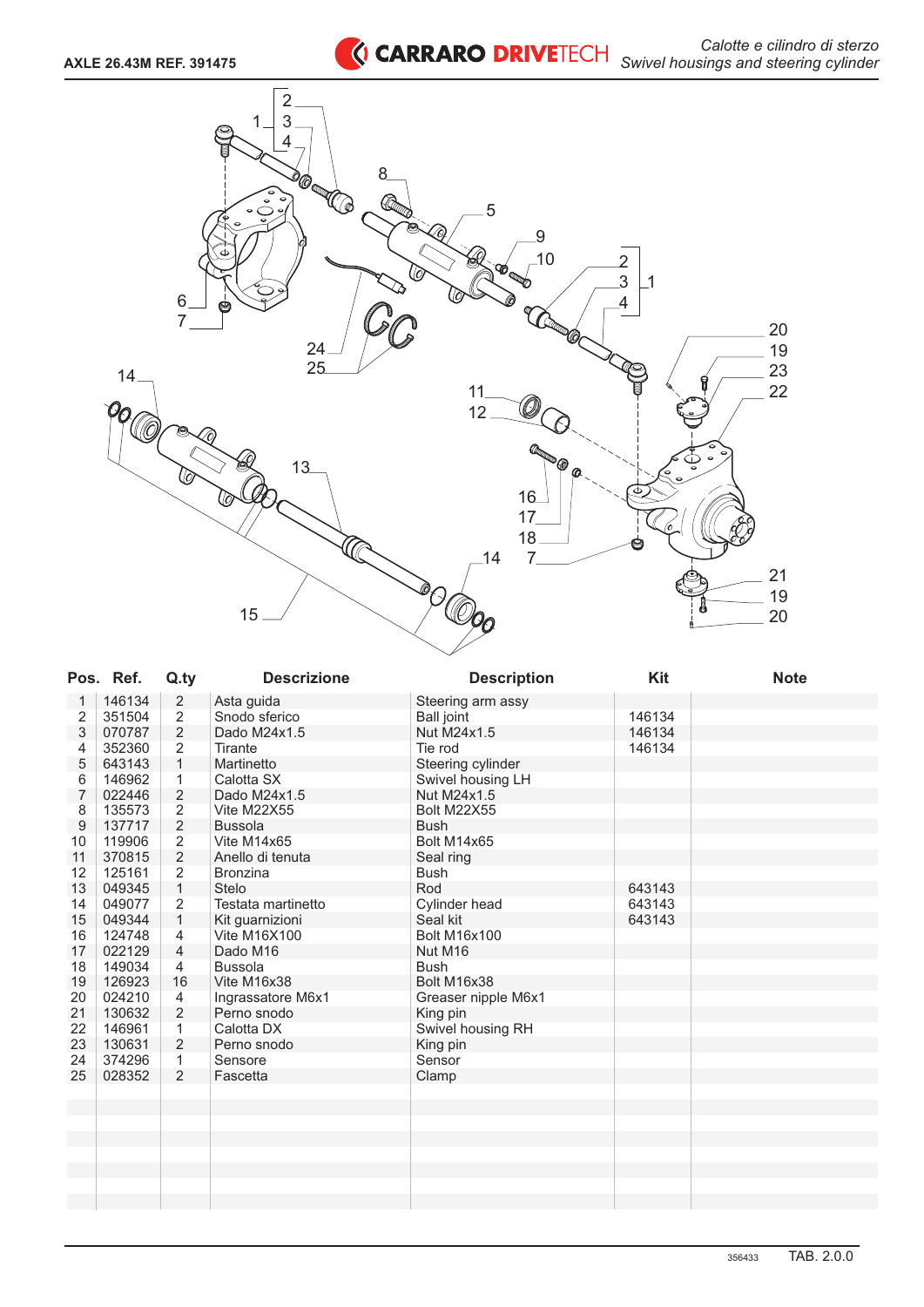

|    | Pos. Ref. | Q.ty                     | <b>Descrizione</b>        | <b>Description</b>       | <b>Kit</b> | <b>Note</b> |
|----|-----------|--------------------------|---------------------------|--------------------------|------------|-------------|
| 1  | 068044    | 1                        | Kit coppia conica Z=15/37 | Bevelgear/pinion Z=15/37 |            |             |
| 2  | 113717    | 1                        | Rondella fermo ghiera     | Lockwasher               | 068044     |             |
| 3  | 115054    | 1                        | Ghiera M40x1.5            | Ring nut M40x1.5         | 068044     |             |
| 4  | 125829    | $\overline{2}$           | Rondella                  | Washer                   | 068044     |             |
| 5  | 138692    | $\mathbf{1}$             | Distanziale elastico      | Collapsible spacer       | 068044     |             |
| 6  | 134186    | $\overline{\phantom{a}}$ | Spessore 2.50mm           | Shim 2.50mm              |            |             |
| 6  | 134187    | $\overline{\phantom{a}}$ | Spessore 2.60mm           | Shim 2.60mm              |            |             |
| 6  | 134188    | $\overline{\phantom{a}}$ | Spessore 2.70mm           | Shim 2.70mm              |            |             |
| 6  | 134189    | $\overline{\phantom{a}}$ | Spessore 2.80mm           | Shim 2.80mm              |            |             |
| 6  | 134190    | $\blacksquare$           | Spessore 2.90mm           | Shim 2.90mm              |            |             |
| 6  | 134191    | $\overline{\phantom{a}}$ | Spessore 3.00mm           | Shim 3.00mm              |            |             |
| 6  | 134192    | $\blacksquare$           | Spessore 3.10mm           | Shim 3.20mm              |            |             |
| 6  | 134193    | $\overline{\phantom{a}}$ | Spessore 3.20mm           | Shim 3.30mm              |            |             |
| 6  | 134194    | $\blacksquare$           | Spessore 3.30mm           | Shim 3.30mm              |            |             |
| 6  | 134195    | $\blacksquare$           | Spessore 3.40mm           | Shim 3.40mm              |            |             |
| 7  | 027351    | 1                        | Cuscinetto                | Bearing                  |            |             |
| 8  | 027350    | $\mathbf{1}$             | Cuscinetto                | Bearing                  |            |             |
| 9  | 024789    | 1                        | Anello seeger D34         | Snap ring D34            |            |             |
| 10 | 146048    | 1                        | Disco freno con flangia   | Brake disc with flange   |            |             |
| 11 | 145050    | 1                        | Anello di tenuta          | Seal ring                |            |             |
| 12 | 028532    | 1                        | Anello OR                 | O.ring                   |            |             |
| 13 | 123402    | 1                        | Rondella                  | Washer                   |            |             |
|    |           |                          |                           |                          |            |             |
|    |           |                          |                           |                          |            |             |
|    |           |                          |                           |                          |            |             |
|    |           |                          |                           |                          |            |             |
|    |           |                          |                           |                          |            |             |
|    |           |                          |                           |                          |            |             |
|    |           |                          |                           |                          |            |             |
|    |           |                          |                           |                          |            |             |
|    |           |                          |                           |                          |            |             |
|    |           |                          |                           |                          |            |             |
|    |           |                          |                           |                          |            |             |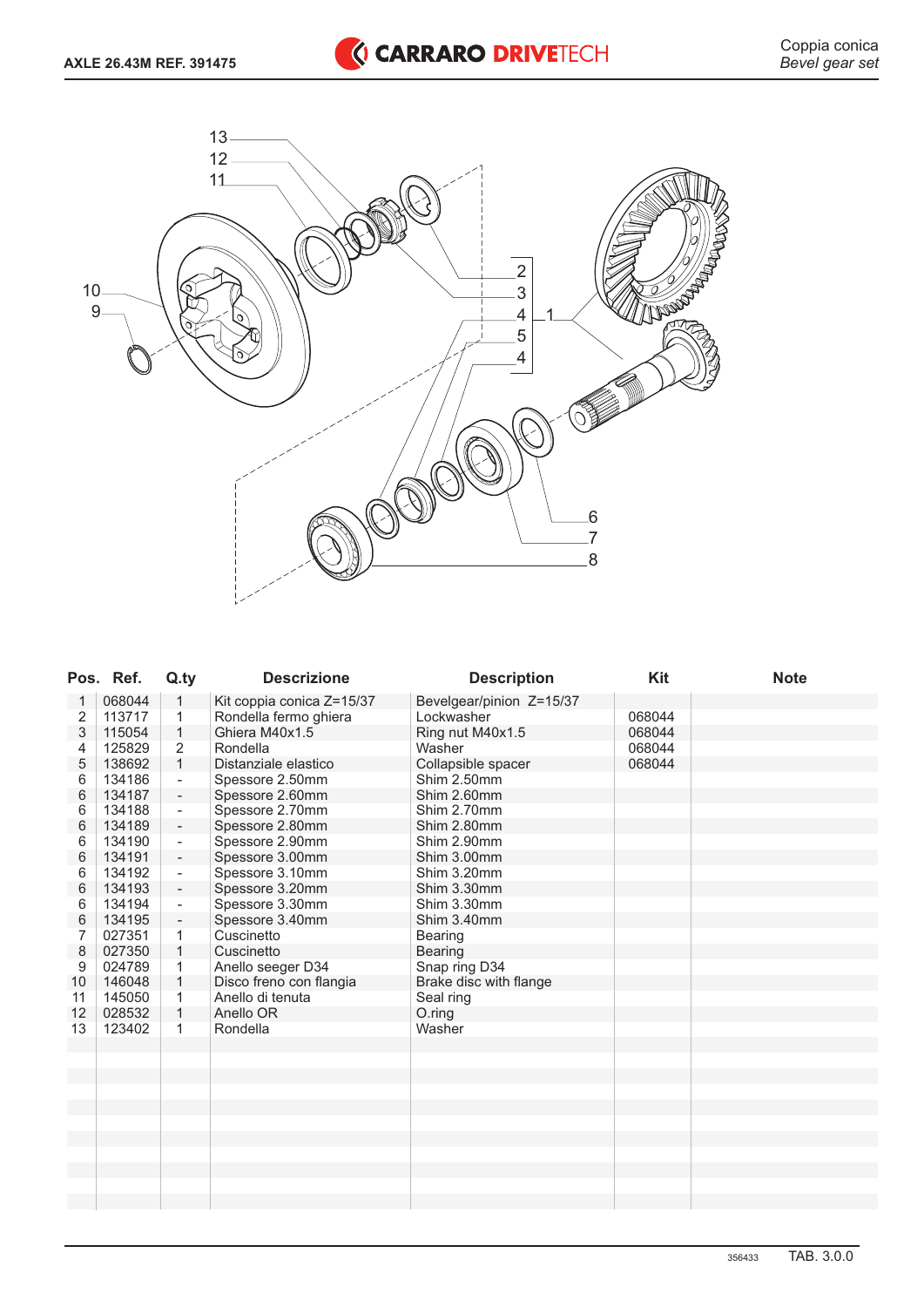

|                | Pos. Ref. | Q.ty           | <b>Descrizione</b>      | <b>Description</b>       | Kit    | <b>Note</b> |
|----------------|-----------|----------------|-------------------------|--------------------------|--------|-------------|
| 1              | 068568    | $\mathbf{1}$   | Kit ingr. differenziale | Differential kit         |        |             |
| 2              | 133035    | $\sqrt{2}$     | Perno                   | Shaft                    | 068568 |             |
| 3              | 117171    | $\overline{4}$ | Rondella spallamento    | Thrust washer            | 068658 |             |
| 4              | 133036    | $\overline{2}$ | Controdisco             | Drive plate              | 068568 |             |
| 5              | 138651    | $\overline{4}$ | Piolo                   | Pin                      |        |             |
| 6              | 028219    | 4              | Anello OR               | O.ring                   |        |             |
| $\overline{7}$ | 131592    | $\mathbf{1}$   | Manicotto scorrevole    | Sleeve                   |        |             |
| 8              | 129118    | $\sqrt{2}$     | Fermo ghiera            | Locking plate            |        |             |
| $9$            | 128440    | $\sqrt{2}$     | Vite M6x10 (Atbl.)      | Bolt M6x10 (Self lock.)  |        |             |
| 10             | 125445    | $\overline{2}$ | Ghiera M104x2           | Ring nut M104x2          |        |             |
| 11             | 027367    | $\sqrt{2}$     | Cuscinetto              | Bearing                  |        |             |
| 12             | 131747    | $\overline{2}$ | <b>Bronzina</b>         | <b>Bush</b>              |        |             |
| 13             | 117569    | $\overline{2}$ | Spina D12x40            | <b>Pin D12x40</b>        |        |             |
| 14             | 138654    | 1              | Scatola differenziale   | Differential housing     |        |             |
| 15             | 125551    | 10             | Vite M12x90 (Atbl.)     | Bolt M12x90 (Self lock.) |        |             |
| 16             | 025077    | 1              | Anello di sicurezza     | Lock-ring                |        |             |
|                |           |                |                         |                          |        |             |
|                |           |                |                         |                          |        |             |
|                |           |                |                         |                          |        |             |
|                |           |                |                         |                          |        |             |
|                |           |                |                         |                          |        |             |
|                |           |                |                         |                          |        |             |
|                |           |                |                         |                          |        |             |
|                |           |                |                         |                          |        |             |
|                |           |                |                         |                          |        |             |
|                |           |                |                         |                          |        |             |
|                |           |                |                         |                          |        |             |
|                |           |                |                         |                          |        |             |
|                |           |                |                         |                          |        |             |
|                |           |                |                         |                          |        |             |
|                |           |                |                         |                          |        |             |
|                |           |                |                         |                          |        |             |
|                |           |                |                         |                          |        |             |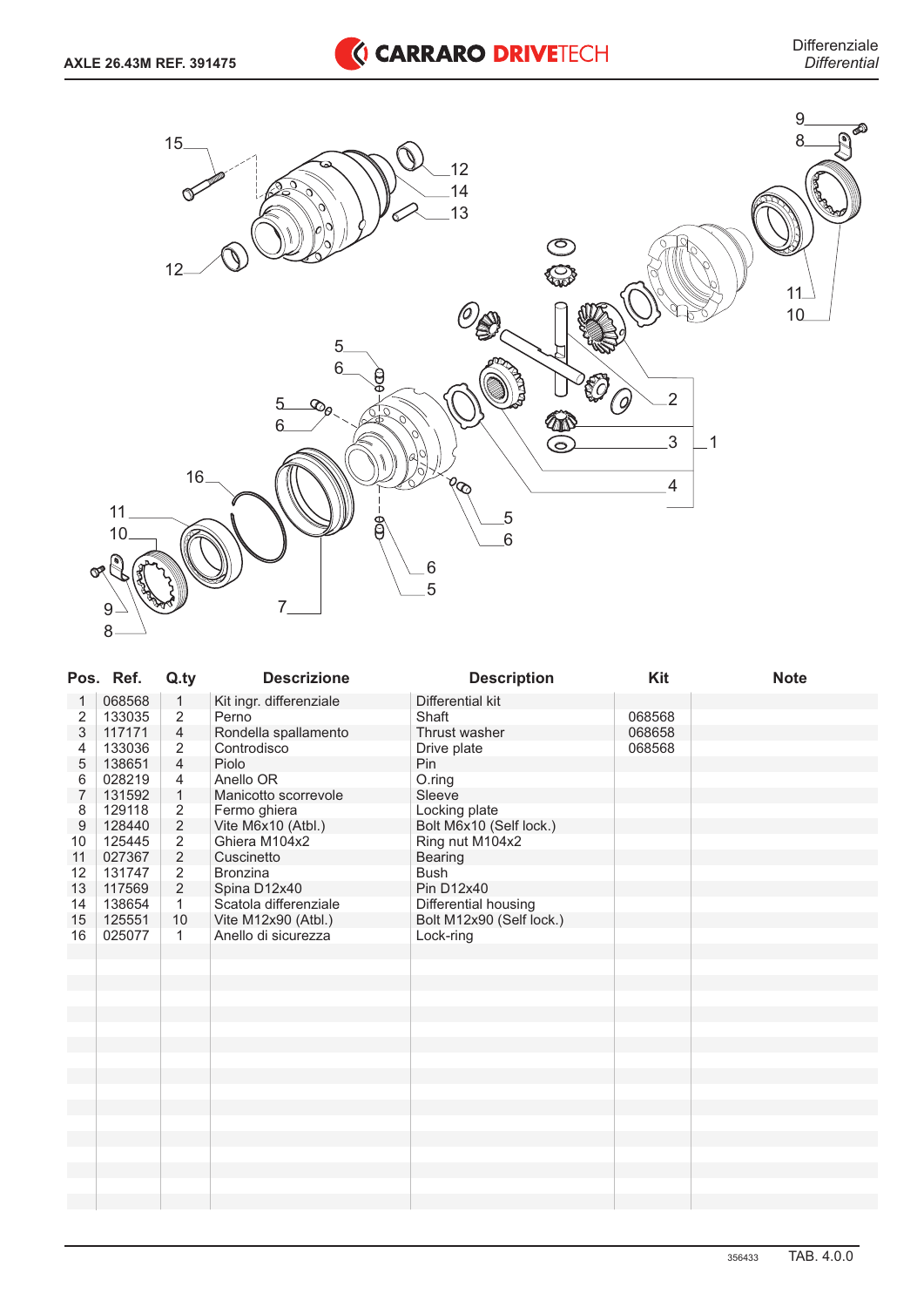

|                  | Pos. Ref. | Q.ty           | <b>Descrizione</b>  | <b>Description</b> | Kit | <b>Note</b> |
|------------------|-----------|----------------|---------------------|--------------------|-----|-------------|
| 1                | 020807    | $\sqrt{2}$     | Vite M8x80          | Bolt M8x80         |     |             |
| 2                | 030720    | $\overline{1}$ | Tappo               | Plug               |     |             |
| 3                | 139132    | $\mathbf{1}$   | Supporto            | Support            |     |             |
| 4                | 028527    | $\mathbf{1}$   | Anello OR           | O.ring             |     |             |
| 5                | 028121    | $\overline{2}$ | Anello OR           | O.ring             |     |             |
| $\,6$            | 139139    | $\mathbf{1}$   | Pistone bloc. diff. | Piston             |     |             |
| $\overline{7}$   | 024776    | $\overline{2}$ | Anello seeger       | Snap ring          |     |             |
| 8                | 139141    | $\mathbf{1}$   | Perno               | Shaft              |     |             |
| $\boldsymbol{9}$ | 139140    | $\mathbf{1}$   | Bussola             | <b>Bush</b>        |     |             |
| 10               | 125756    | $\overline{2}$ | Molla               | Spring             |     |             |
| 11               | 138963    | $\mathbf{1}$   | Forcella            | Fork               |     |             |
| 12               | 028557    | 1              | Anello OR           | O.ring             |     |             |
| 13               | 129032    | $\mathbf{1}$   | Distanziale         | Spacer             |     |             |
| 14               | 126143    | $\mathbf{1}$   | Coperchio           | Cover              |     |             |
| 15               | 020793    | $\overline{2}$ | Vite M8x30          | Bolt M8x30         |     |             |
|                  |           |                |                     |                    |     |             |
|                  |           |                |                     |                    |     |             |
|                  |           |                |                     |                    |     |             |
|                  |           |                |                     |                    |     |             |
|                  |           |                |                     |                    |     |             |
|                  |           |                |                     |                    |     |             |
|                  |           |                |                     |                    |     |             |
|                  |           |                |                     |                    |     |             |
|                  |           |                |                     |                    |     |             |
|                  |           |                |                     |                    |     |             |
|                  |           |                |                     |                    |     |             |
|                  |           |                |                     |                    |     |             |
|                  |           |                |                     |                    |     |             |
|                  |           |                |                     |                    |     |             |
|                  |           |                |                     |                    |     |             |
|                  |           |                |                     |                    |     |             |
|                  |           |                |                     |                    |     |             |
|                  |           |                |                     |                    |     |             |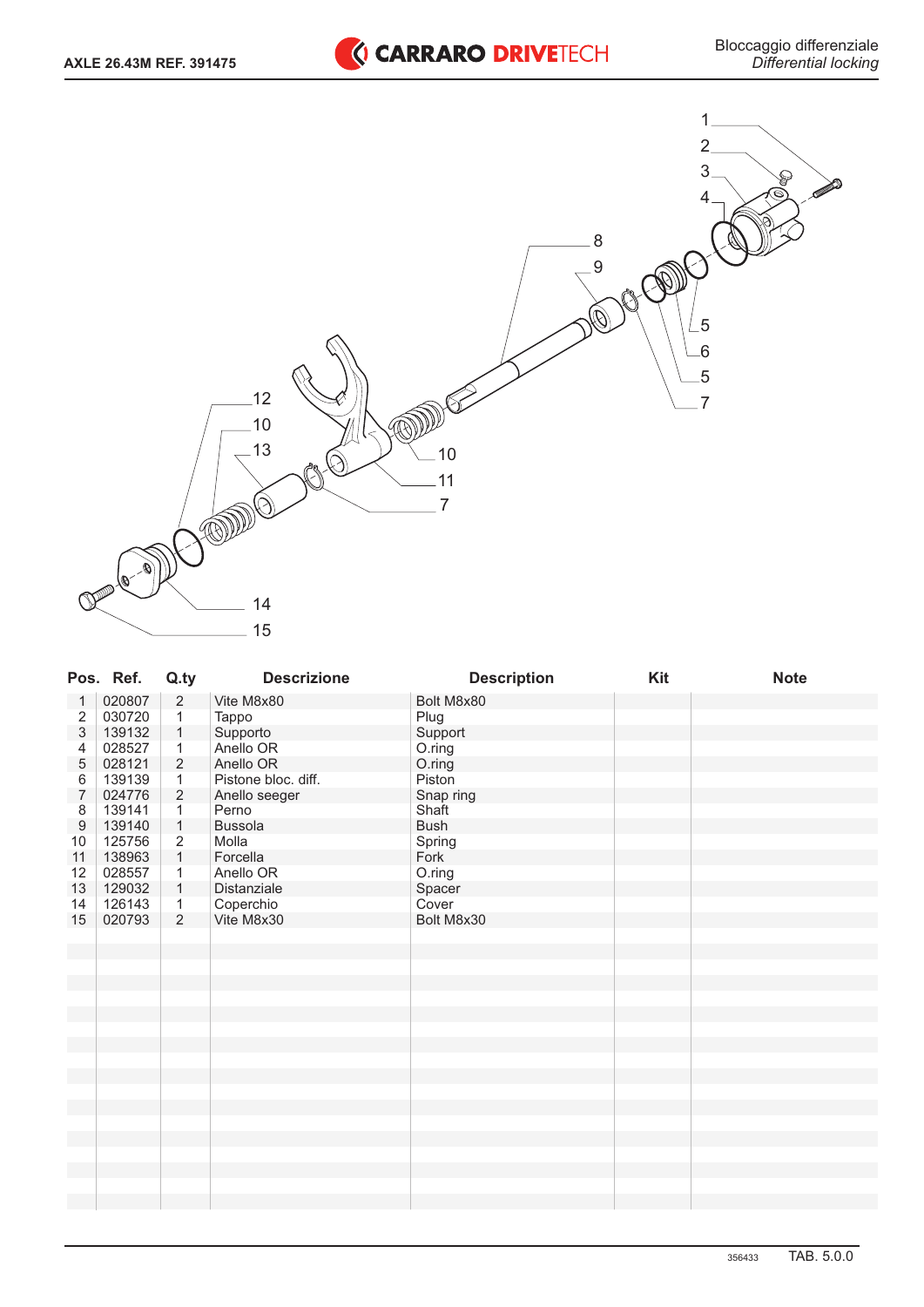



|                | Pos. Ref. | Q.ty           | <b>Descrizione</b>    | <b>Description</b>                | Kit    | <b>Note</b> |
|----------------|-----------|----------------|-----------------------|-----------------------------------|--------|-------------|
| 1              | 143971    | $\sqrt{2}$     | Doppio giunto         | Double joint                      |        |             |
| $\sqrt{2}$     | 046462    | $\overline{2}$ | Forcella (lato diff.) | Fork (diff. side)<br>Central body | 143971 |             |
| $\sqrt{3}$     | 046220    | $\overline{2}$ | Corpo centrale        |                                   | 143971 |             |
| 4              | 046221    | $\overline{4}$ | Crociera              | Spider                            | 143971 |             |
| $\mathbf 5$    | 046463    | $\overline{2}$ | Forcella (lato ruota) | Fork (wheel side)                 | 143971 |             |
| $\,6$          | 145553    | $\overline{2}$ | Ralla                 | Thrust washer                     |        |             |
| $\overline{7}$ | 140023    | $\overline{2}$ | Rondella              | Washer                            |        |             |
| 8              | 024799    | 2              | Anello arresto        | Lock ring                         |        |             |
|                |           |                |                       |                                   |        |             |
|                |           |                |                       |                                   |        |             |
|                |           |                |                       |                                   |        |             |
|                |           |                |                       |                                   |        |             |
|                |           |                |                       |                                   |        |             |
|                |           |                |                       |                                   |        |             |
|                |           |                |                       |                                   |        |             |
|                |           |                |                       |                                   |        |             |
|                |           |                |                       |                                   |        |             |
|                |           |                |                       |                                   |        |             |
|                |           |                |                       |                                   |        |             |
|                |           |                |                       |                                   |        |             |
|                |           |                |                       |                                   |        |             |
|                |           |                |                       |                                   |        |             |
|                |           |                |                       |                                   |        |             |
|                |           |                |                       |                                   |        |             |
|                |           |                |                       |                                   |        |             |
|                |           |                |                       |                                   |        |             |
|                |           |                |                       |                                   |        |             |
|                |           |                |                       |                                   |        |             |
|                |           |                |                       |                                   |        |             |
|                |           |                |                       |                                   |        |             |
|                |           |                |                       |                                   |        |             |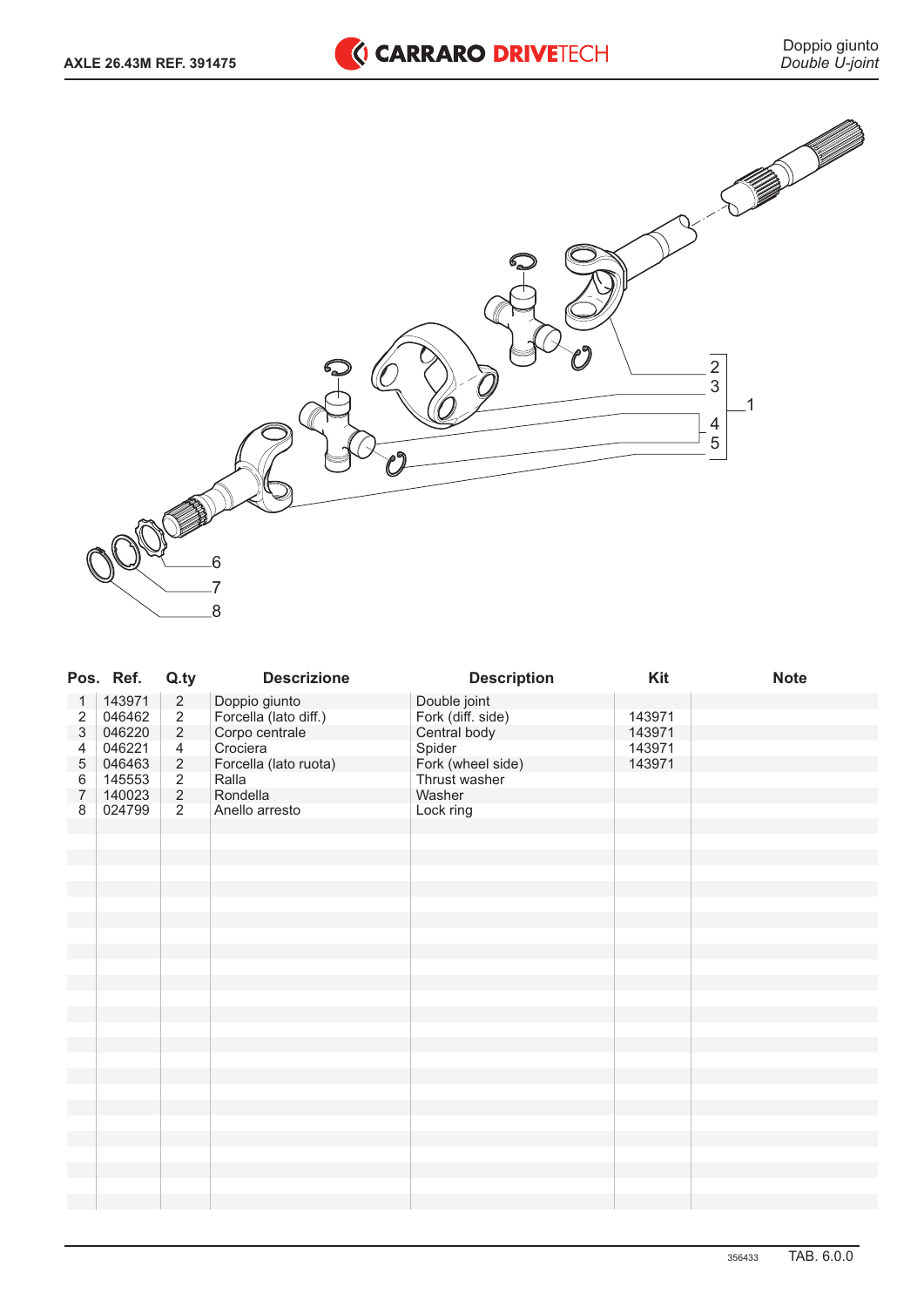

|                  | Pos. Ref. | Q.ty           | <b>Descrizione</b> | <b>Description</b> | Kit | <b>Note</b> |
|------------------|-----------|----------------|--------------------|--------------------|-----|-------------|
| 1                | 066748    | $\sqrt{2}$     | Kit self-adjust    | Self-adjust kit    |     |             |
| $\overline{2}$   | 134740    | $\overline{2}$ | Controdisco freno  | Brake drive-plate  |     |             |
| 3                | 143874    | $\,6\,$        | Disco freno        | Brake plate        |     |             |
| 4                | 136155    | 6              | Controdisco freno  | Brake drive-plate  |     |             |
| 5                | 136648    | $\overline{c}$ | Mozzo traino freno | Hub                |     |             |
| 6                | 066616    | $\overline{c}$ | Kit self-adjust    | Self-adjust kit    |     |             |
| $\boldsymbol{7}$ | 141259    | $\overline{2}$ | Pistone freno      | Brake piston       |     |             |
| 8                | 133757    | $\sqrt{2}$     | <b>OR</b>          | O Ring             |     |             |
| $\boldsymbol{9}$ | 139231    | $\overline{2}$ | <b>OR</b>          | O Ring             |     |             |
| 10               | 021494    | $\overline{2}$ | Grano M10x10       | Grub screw M10x10  |     |             |
| 11               | 146371    | $\mathbf{1}$   | Coclea elica DX    | Auger RH           |     |             |
| 11               | 146372    | $\mathbf{1}$   | Coclea elica SX    | Auger LH           |     |             |
|                  |           |                |                    |                    |     |             |
|                  |           |                |                    |                    |     |             |
|                  |           |                |                    |                    |     |             |
|                  |           |                |                    |                    |     |             |
|                  |           |                |                    |                    |     |             |
|                  |           |                |                    |                    |     |             |
|                  |           |                |                    |                    |     |             |
|                  |           |                |                    |                    |     |             |
|                  |           |                |                    |                    |     |             |
|                  |           |                |                    |                    |     |             |
|                  |           |                |                    |                    |     |             |
|                  |           |                |                    |                    |     |             |
|                  |           |                |                    |                    |     |             |
|                  |           |                |                    |                    |     |             |
|                  |           |                |                    |                    |     |             |
|                  |           |                |                    |                    |     |             |
|                  |           |                |                    |                    |     |             |
|                  |           |                |                    |                    |     |             |
|                  |           |                |                    |                    |     |             |
|                  |           |                |                    |                    |     |             |
|                  |           |                |                    |                    |     |             |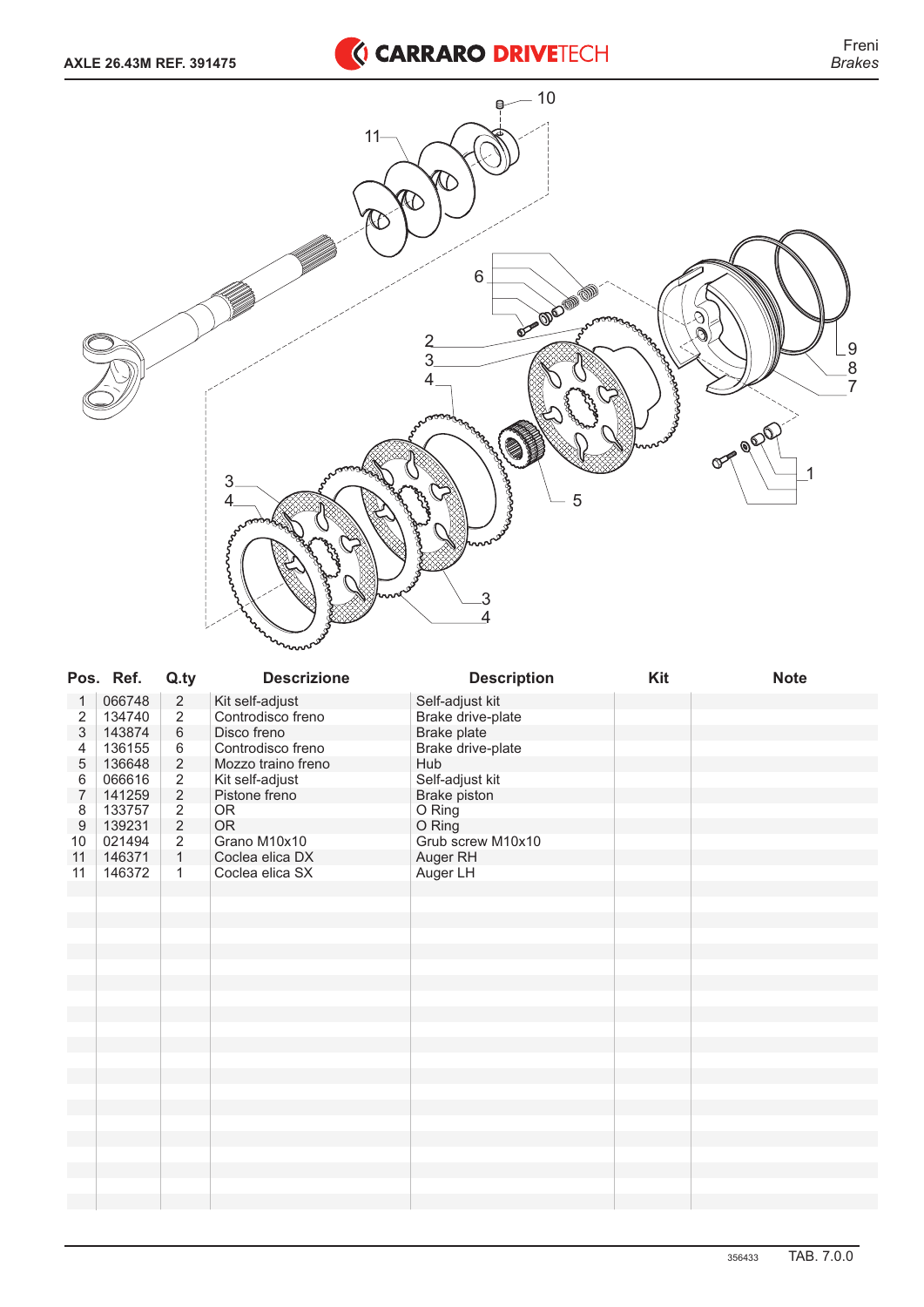

|                           | Pos. Ref. | Q.ty           | <b>Descrizione</b>    | <b>Description</b> | Kit    | <b>Note</b> |
|---------------------------|-----------|----------------|-----------------------|--------------------|--------|-------------|
| 1                         | 068051    | $\mathbf{1}$   | Kit mozzo ruota       | Wheel hub kit      |        |             |
| $\overline{c}$            | 116957    | $20\,$         | Prigioniero           | Stud               | 068051 |             |
| $\ensuremath{\mathsf{3}}$ | 047702    | $\overline{2}$ | Anello di tenuta      | Seal ring          |        |             |
| $\overline{4}$            | 045180    | $\overline{4}$ | Cuscinetto            | Bearing            |        |             |
| $\mathbf 5$               | 028579    | $\overline{2}$ | Anello OR             | O.ring             |        |             |
| $\,6$                     | 125233    | $\overline{2}$ | Anello                | Ring               |        |             |
| $\overline{7}$            | 125190    | $16\,$         | Bussola di centraggio | Centering bush     |        |             |
| 8                         | 119906    | 16             | Vite M14x65           | Bolt M14x65        |        |             |
| $\boldsymbol{9}$          | 139633    | $\overline{2}$ | Mozzo fermo corona    | Wheel carrier      |        |             |
| 10                        | 139738    | $\overline{2}$ | Corona Z77            | Crown gear Z77     |        |             |
|                           |           |                |                       |                    |        |             |
|                           |           |                |                       |                    |        |             |
|                           |           |                |                       |                    |        |             |
|                           |           |                |                       |                    |        |             |
|                           |           |                |                       |                    |        |             |
|                           |           |                |                       |                    |        |             |
|                           |           |                |                       |                    |        |             |
|                           |           |                |                       |                    |        |             |
|                           |           |                |                       |                    |        |             |
|                           |           |                |                       |                    |        |             |
|                           |           |                |                       |                    |        |             |
|                           |           |                |                       |                    |        |             |
|                           |           |                |                       |                    |        |             |
|                           |           |                |                       |                    |        |             |
|                           |           |                |                       |                    |        |             |
|                           |           |                |                       |                    |        |             |
|                           |           |                |                       |                    |        |             |
|                           |           |                |                       |                    |        |             |
|                           |           |                |                       |                    |        |             |
|                           |           |                |                       |                    |        |             |
|                           |           |                |                       |                    |        |             |
|                           |           |                |                       |                    |        |             |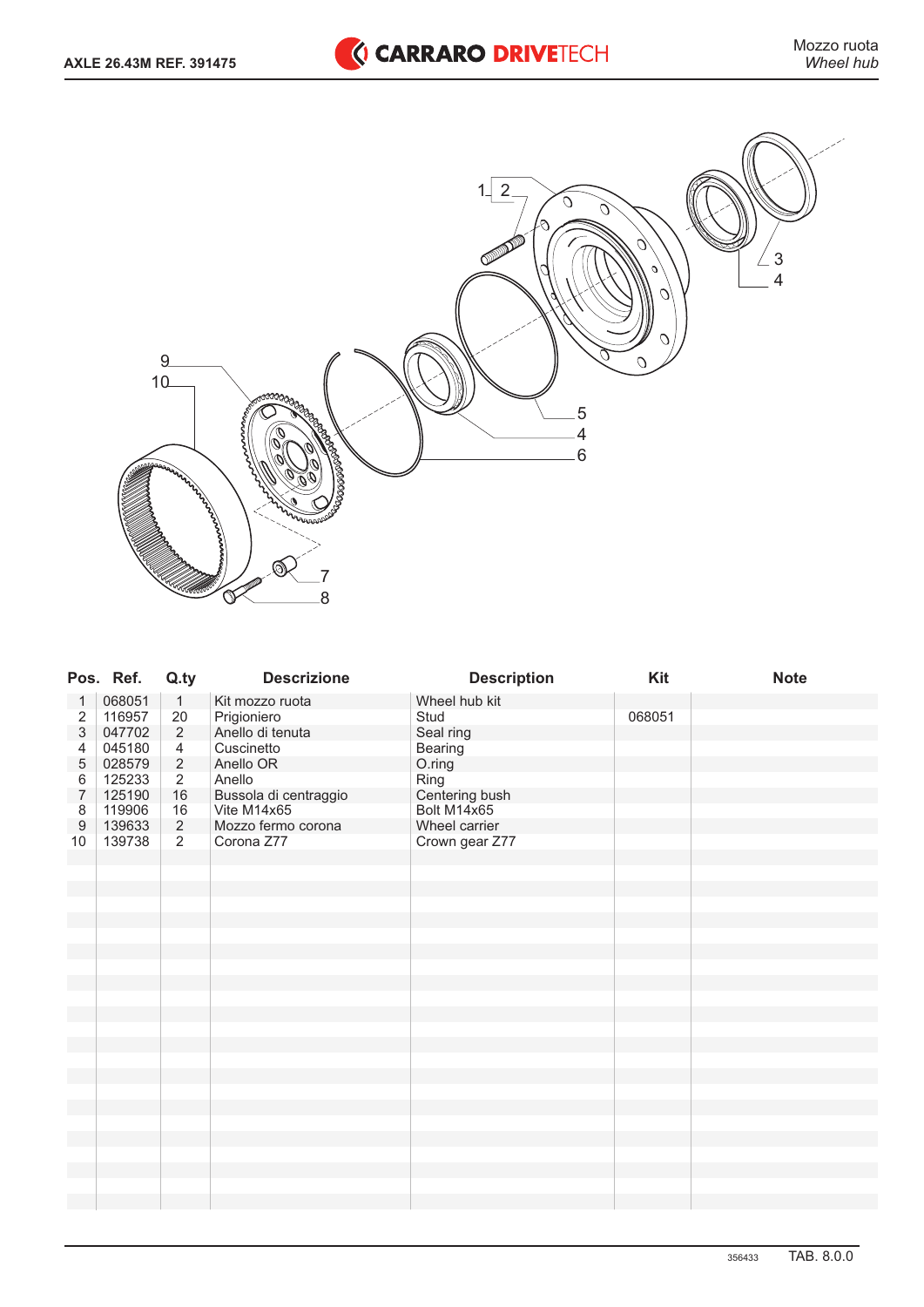

|                           | Pos. Ref. | Q.ty           | <b>Descrizione</b>       | <b>Description</b>        | Kit | <b>Note</b> |
|---------------------------|-----------|----------------|--------------------------|---------------------------|-----|-------------|
| 1                         | 125280    | $\overline{2}$ | Tappo M30x2              | Plug M30x2                |     |             |
| 2                         | 020490    | $\overline{4}$ | Vite M8x20               | Bolt M8x20                |     |             |
| $\ensuremath{\mathsf{3}}$ | 066570    | $\sqrt{2}$     | Kit treno portasatelliti | Planetary carrier assy    |     |             |
| 4                         | 138778    | $\,6\,$        | Rondella                 | Washer                    |     |             |
| 5                         | 028301    | 37.2           | Rullini (a decine)       | Needle bearings (by tens) |     |             |
| 6                         | 138689    | $\,6\,$        | Ralla di fermo           | Locking thrust washer     |     |             |
| $\overline{7}$            | 138736    | $\,6\,$        | Ingranaggio Z31          | Gear Z31                  |     |             |
| 8                         | 644650    | $6\,$          | Ralla                    | Thrust washer             |     |             |
| $9$                       | 125229    | 6              | Vite M10x50              | Bolt M10x50               |     |             |
|                           |           |                |                          |                           |     |             |
|                           |           |                |                          |                           |     |             |
|                           |           |                |                          |                           |     |             |
|                           |           |                |                          |                           |     |             |
|                           |           |                |                          |                           |     |             |
|                           |           |                |                          |                           |     |             |
|                           |           |                |                          |                           |     |             |
|                           |           |                |                          |                           |     |             |
|                           |           |                |                          |                           |     |             |
|                           |           |                |                          |                           |     |             |
|                           |           |                |                          |                           |     |             |
|                           |           |                |                          |                           |     |             |
|                           |           |                |                          |                           |     |             |
|                           |           |                |                          |                           |     |             |
|                           |           |                |                          |                           |     |             |
|                           |           |                |                          |                           |     |             |
|                           |           |                |                          |                           |     |             |
|                           |           |                |                          |                           |     |             |
|                           |           |                |                          |                           |     |             |
|                           |           |                |                          |                           |     |             |
|                           |           |                |                          |                           |     |             |
|                           |           |                |                          |                           |     |             |
|                           |           |                |                          |                           |     |             |